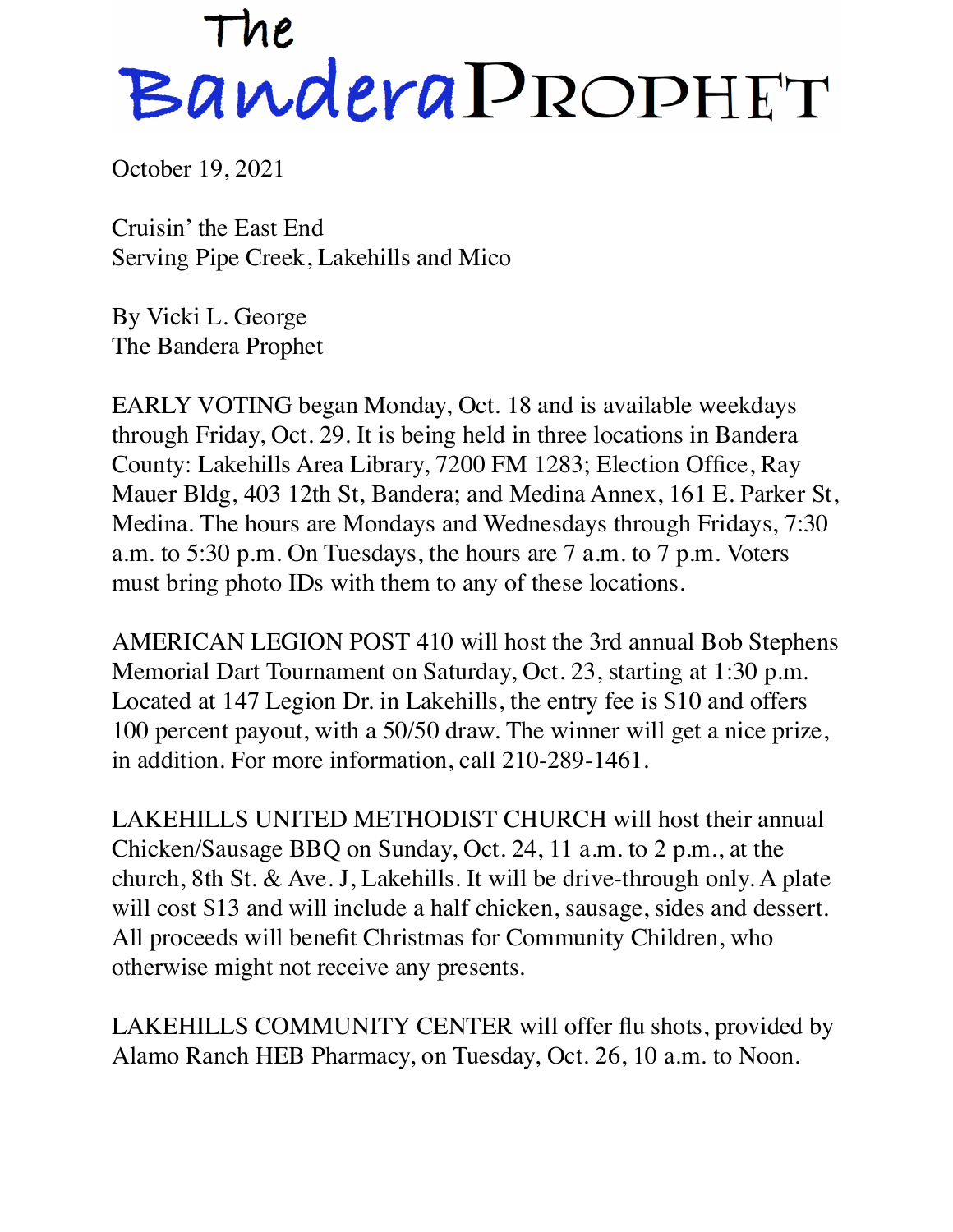Bring your insurance card; if uninsured it will cost \$24.99. All are welcome.

LAKEHILLS LAST SATURDAY FALL MARKET is Saturday, Oct. 30, 9 a.m. to 4 p.m., at the Lakehills Community Center, 11225 PR 37. Free parking, free admission, many vendors, food and fun. More goodies for all you Christmas shoppers.

PIPE CREEK PUMPKIN PATCH is open every weekend during October, 11 a.m. to 5:30 p.m. It offers many activities for kiddos 10 years and younger. Located at Hwy. 16 and Phil's Rd., in Pipe Creek, admission is \$6 per person, children 2 and under are free. Tickets may be purchased with cash or all major credit cards. They have a snack bar and a farmer's market. For more information, call 210-426-6191 or email jimhingst@earthlink.net.

IN LIEU OF "TRICK OR TREAT" the Lakehills Area Library will provide treats for the kiddos at the library, 7200 FM 1283, 5 - 7 p.m. Outdoors around the walking track, there will be many stations with much candy for the kids to travel around, while showing off their costumes.

The Western Heritage Cowboy Church is having a Cowboy Carnival for the youngsters, at the church, 7146 FM 1283, 6:30 to 8 p.m. The event is inside the Big Red Barn, where the young people can play games for prizes and receive candy.

CASTLE LAKE RANCH VOLUNTEER FIRE DEPARTMENT has returned with their 35th annual Turkey Shoot on Saturday, Nov. 6, rain or shine. Come win your Thanksgiving turkey and enjoy food, market day vendors, children's activities, and a silent auction. There will also be a drawing for an AR-15 rifle. For more information, call 830-535-6611 or email castlelakeranchvfd@gmail.com. Check them out on their website, [castlelakeranchvfd.org](http://castlelakeranchvfd.org) or follow on Facebook.